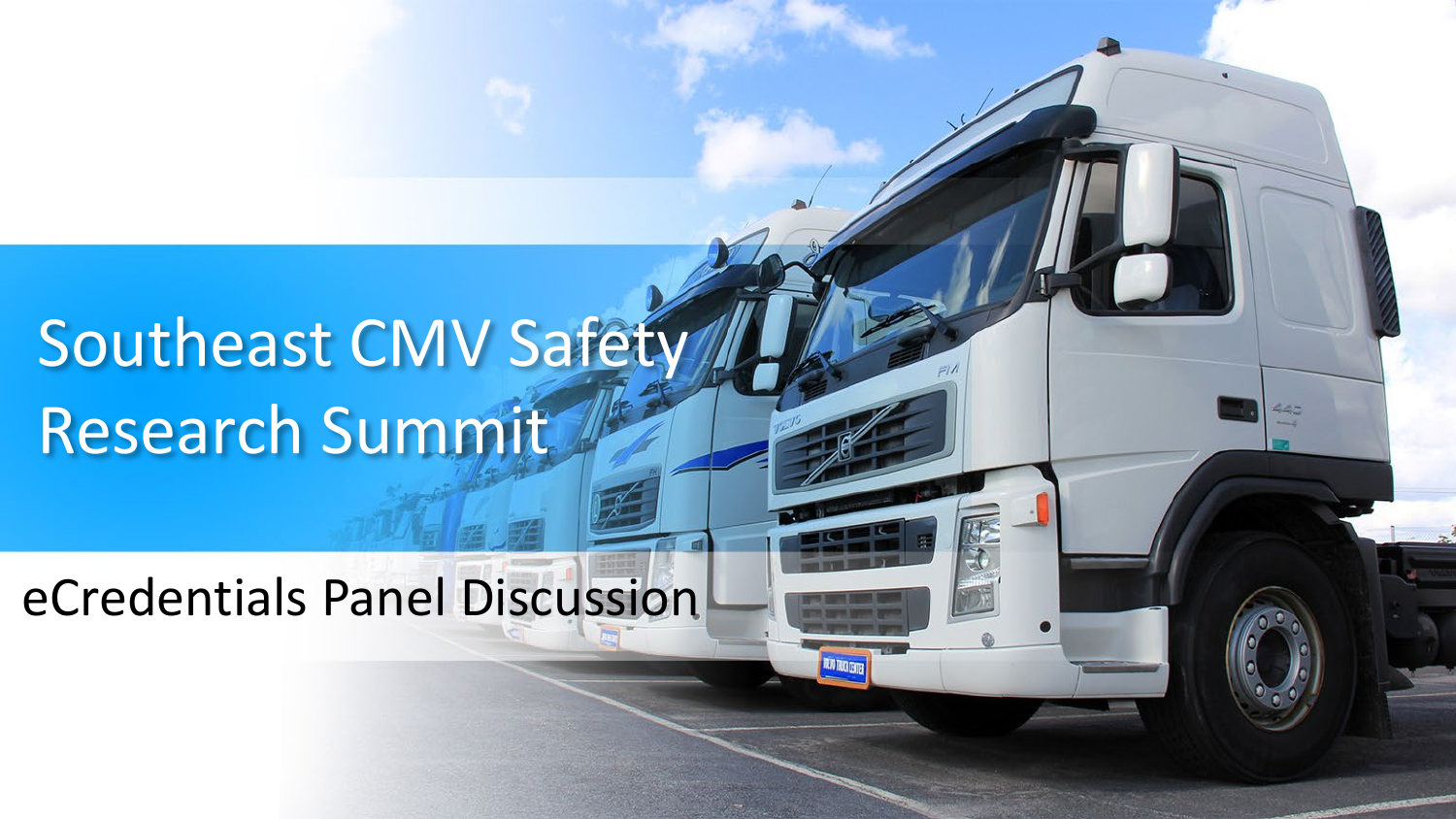#### eCredentials

- Introductions
- Background & History
- Panel Member Perspectives
- Questions & Answers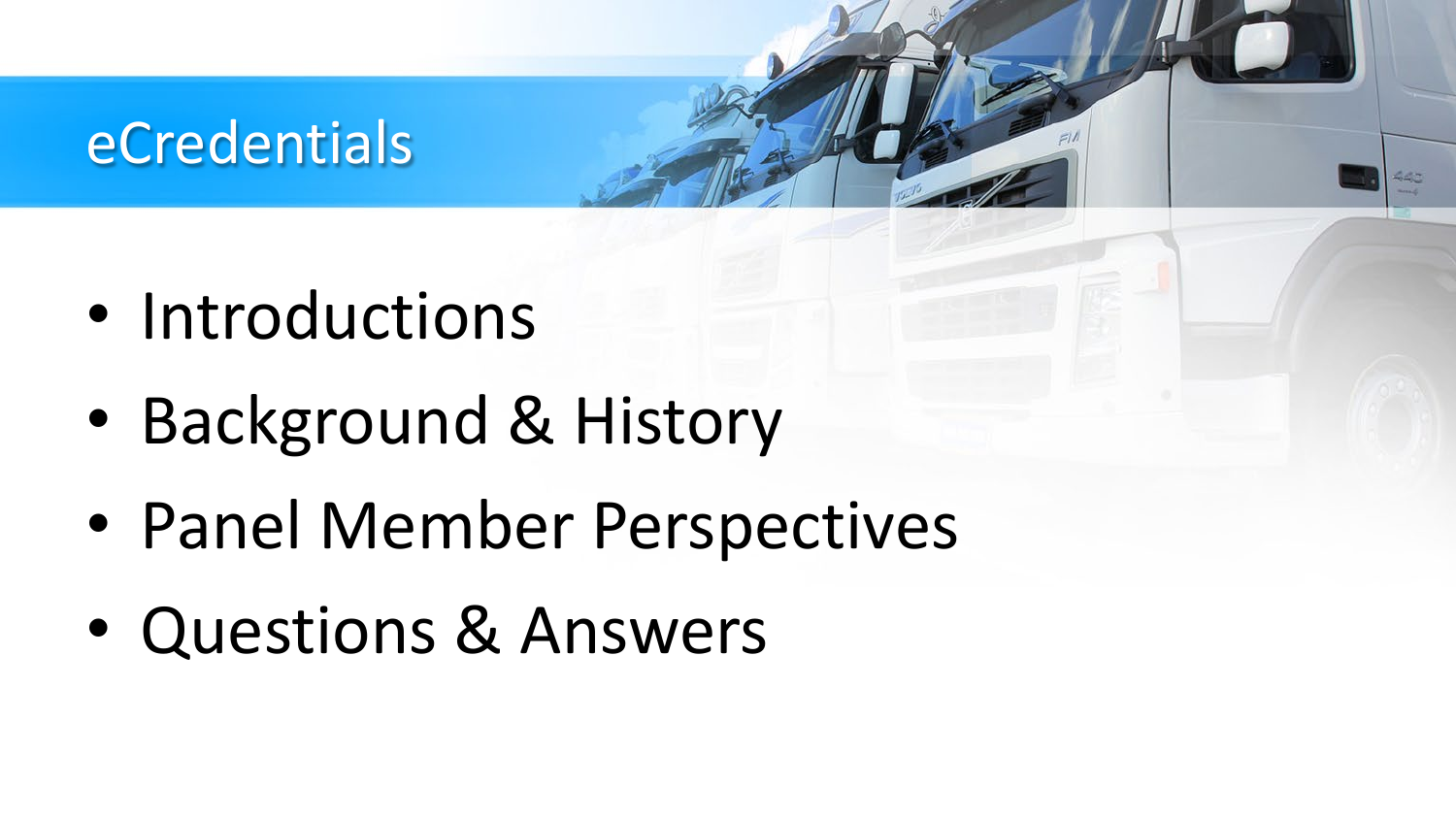# Panel Members - state

Jay Starling, Director (moderator) Alabama Department of Revenue Motor Vehicle Division Office: (334) 242-9078

[jay.starling@revenue.alabama.gov](mailto:jay.starling@revenue.alabama.gov)

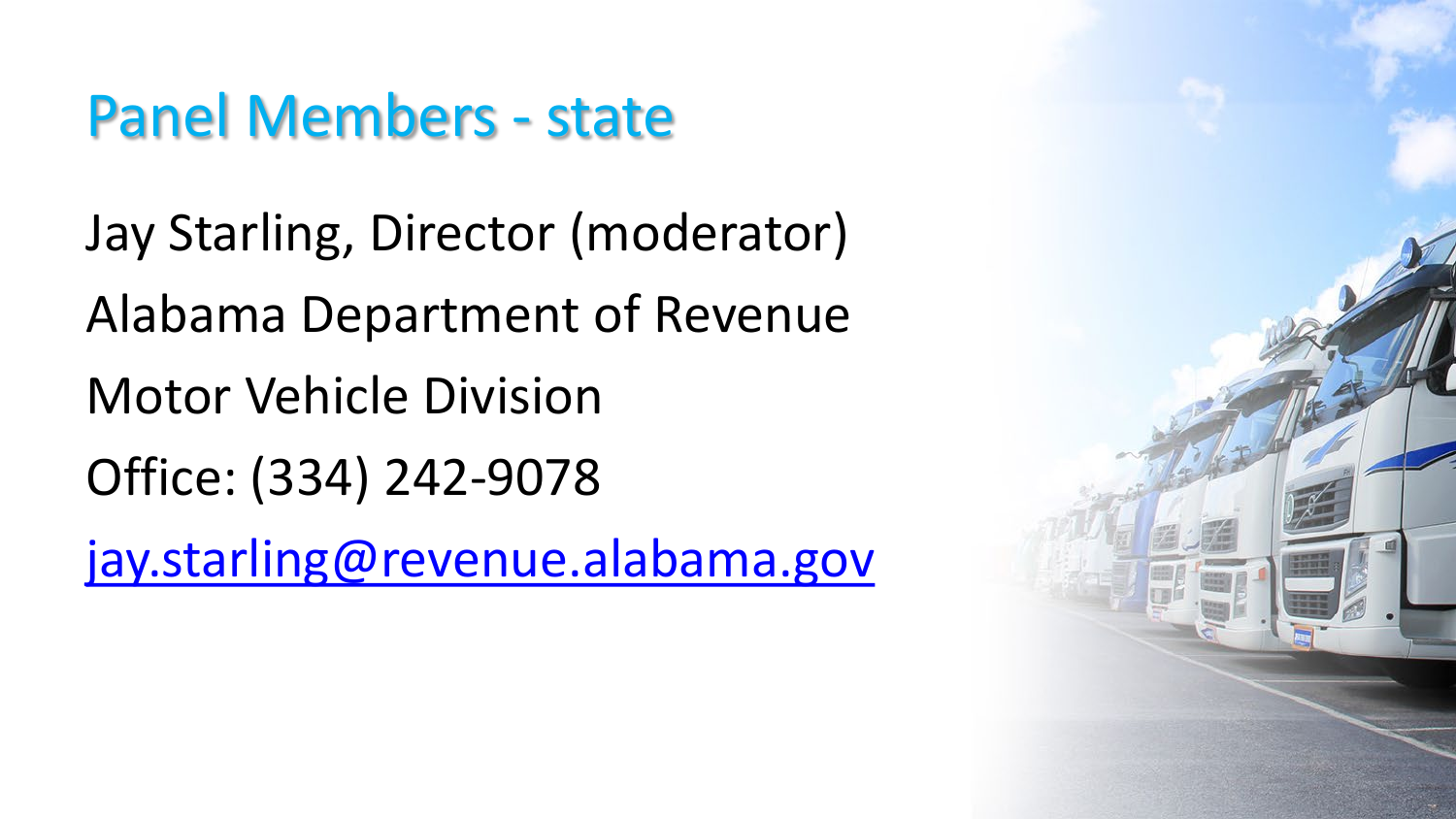# Panel Members - federal

Thomas Kelly, Manager

Innovative Technology Deployment Program

- Federal Motor Carrier Safety Administration
- Technology Division
- Phone: (202) 480-5240

[thomas.kelly@dot.gov](mailto:thomas.kelly@dot.gov)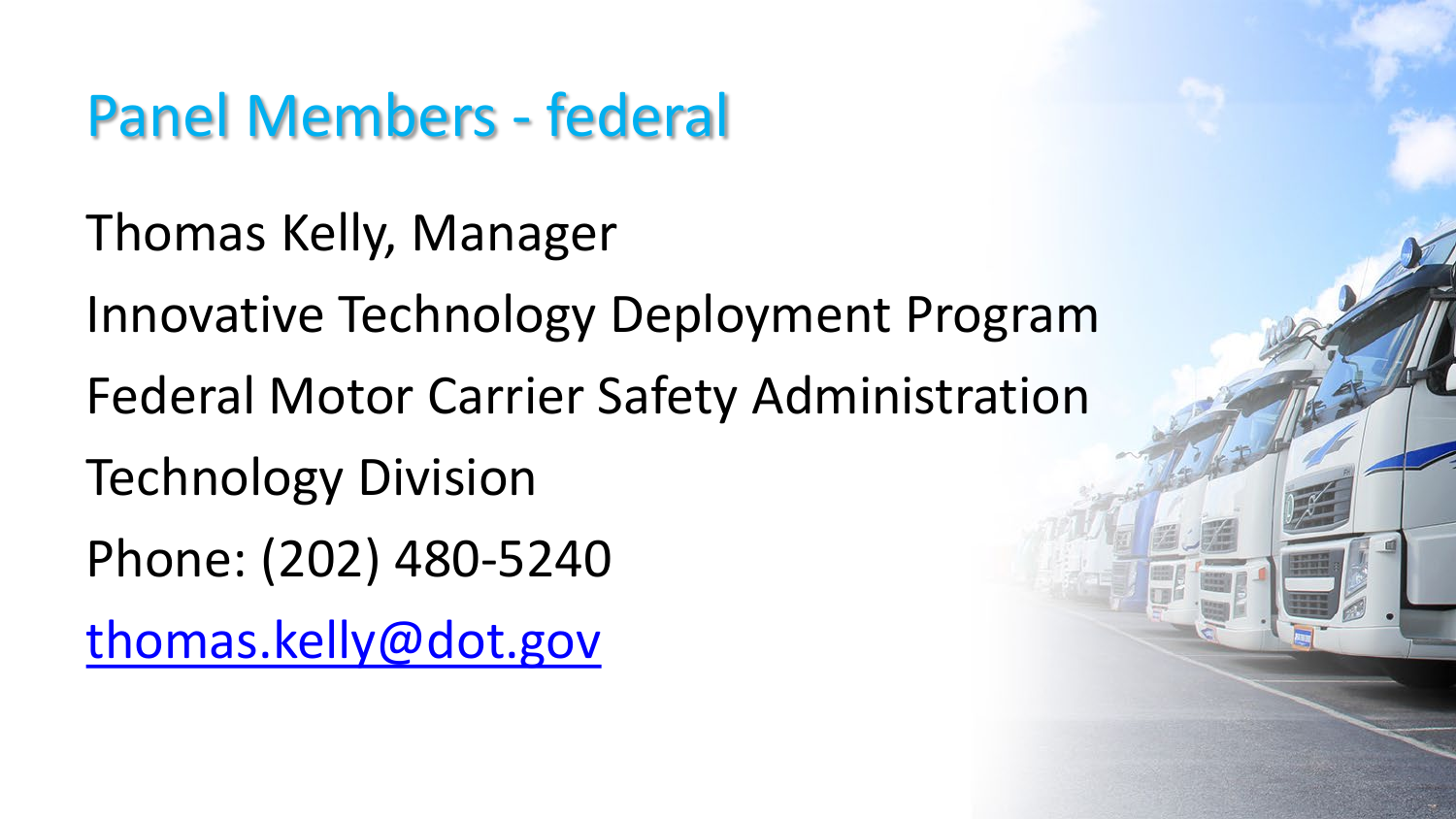# Panel Members – law enforcement

Scott Carnegie

Chief Inspector

Mississippi Department of Public Safety

Motor Carrier Unit

Phone: (601) 987-1212

[scarnegie@dps.ms.gov](mailto:scarnegie@dps.ms.gov)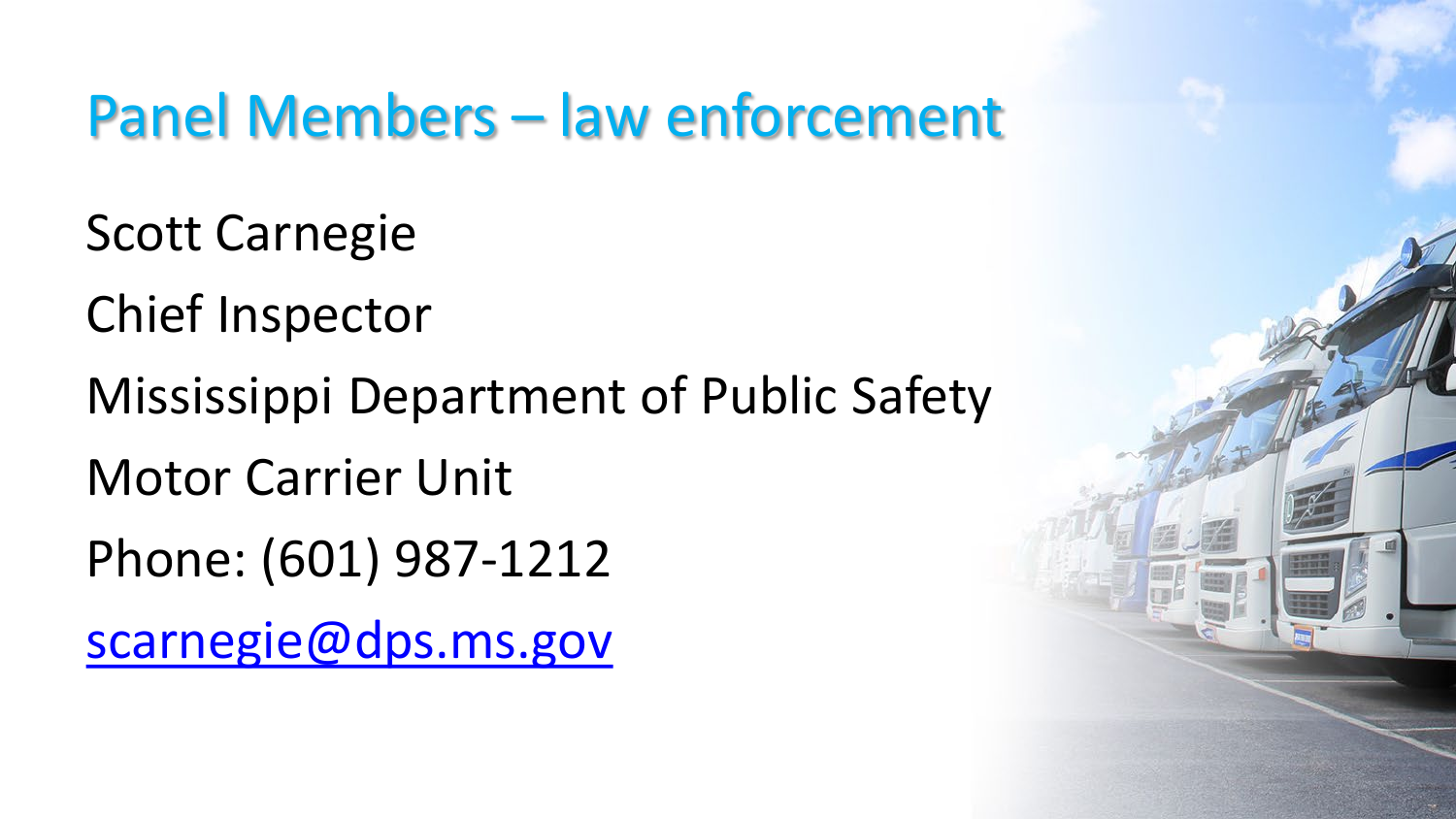# Panel Members - industry

Jeff Spiegel Director of Legalization Penske Truck Leasing Phone: (610) 775-6184 [jeffrey.spiegel@penske.com](mailto:jeffrey.spiegel@penske.com)

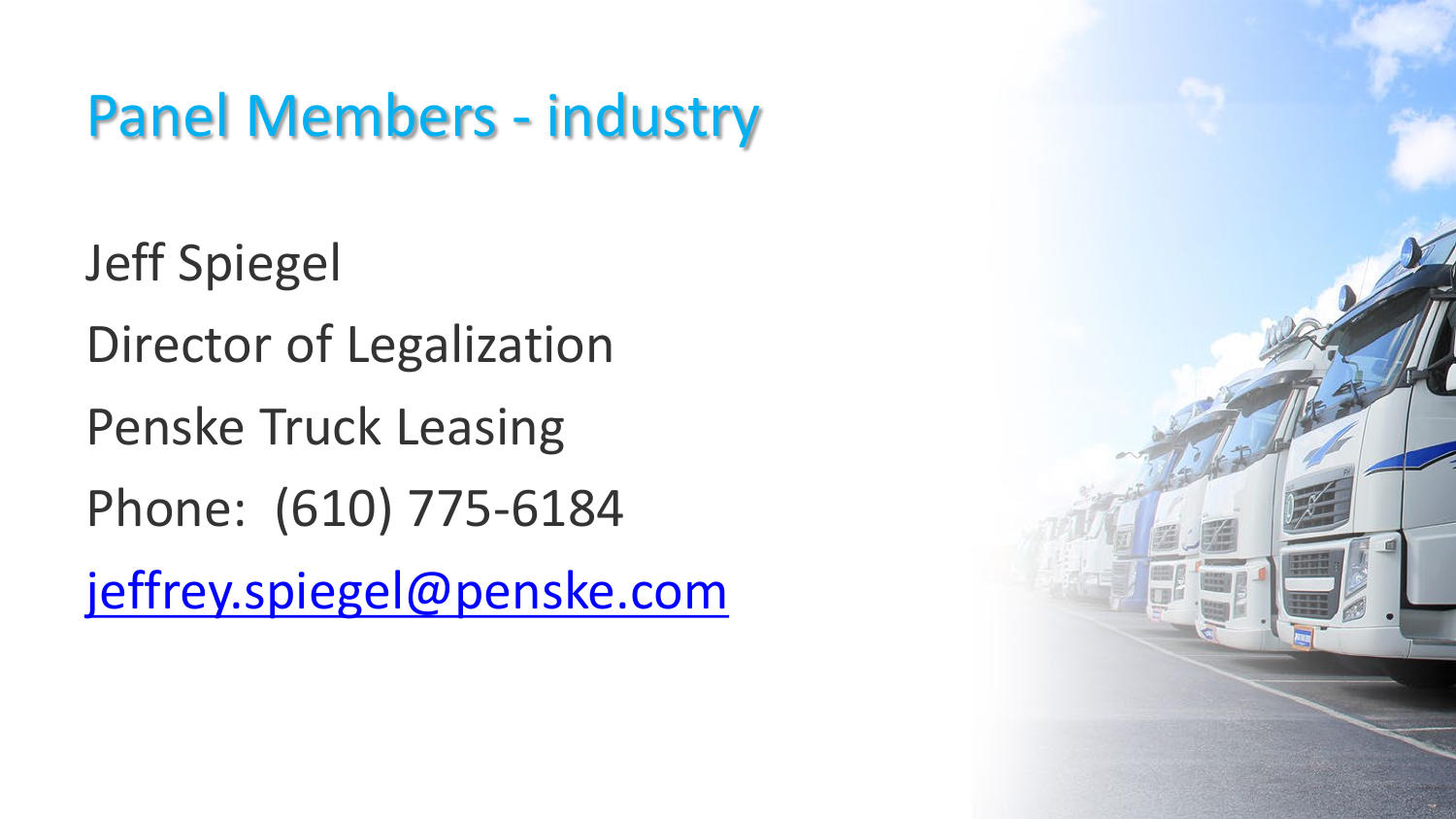# Panel Members - university

Mark Bell

The Kentucky Transportation Center The University of Kentucky [markbell@twc.com](mailto:markbell@twc.com)

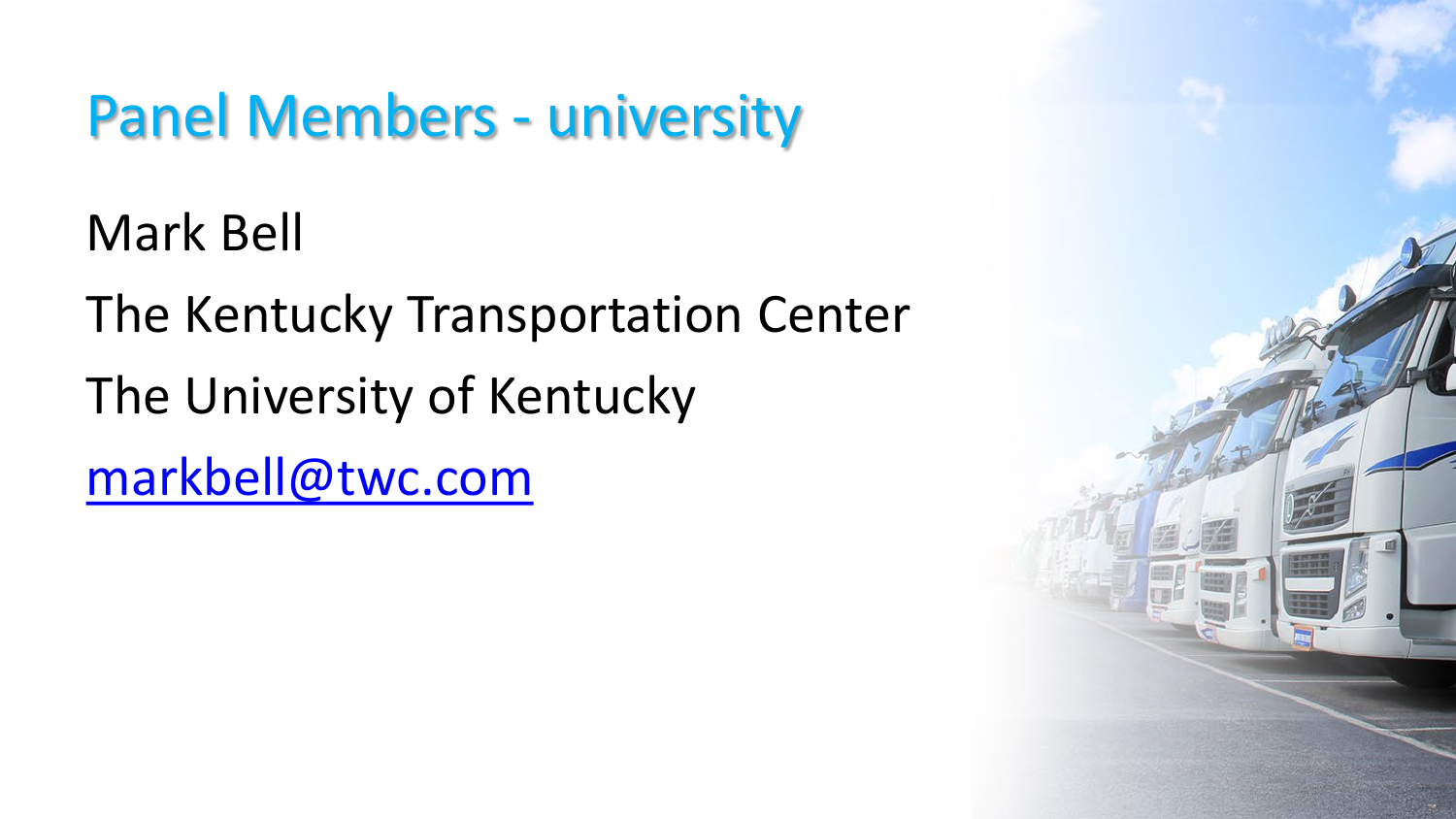#### Background & History

- Current Practices
- Pilot Project
- Electronic Verification of Operating Credentials (EVOC) Task Force
- IRP & IFTA Ballots
- Ballot Implementation Plan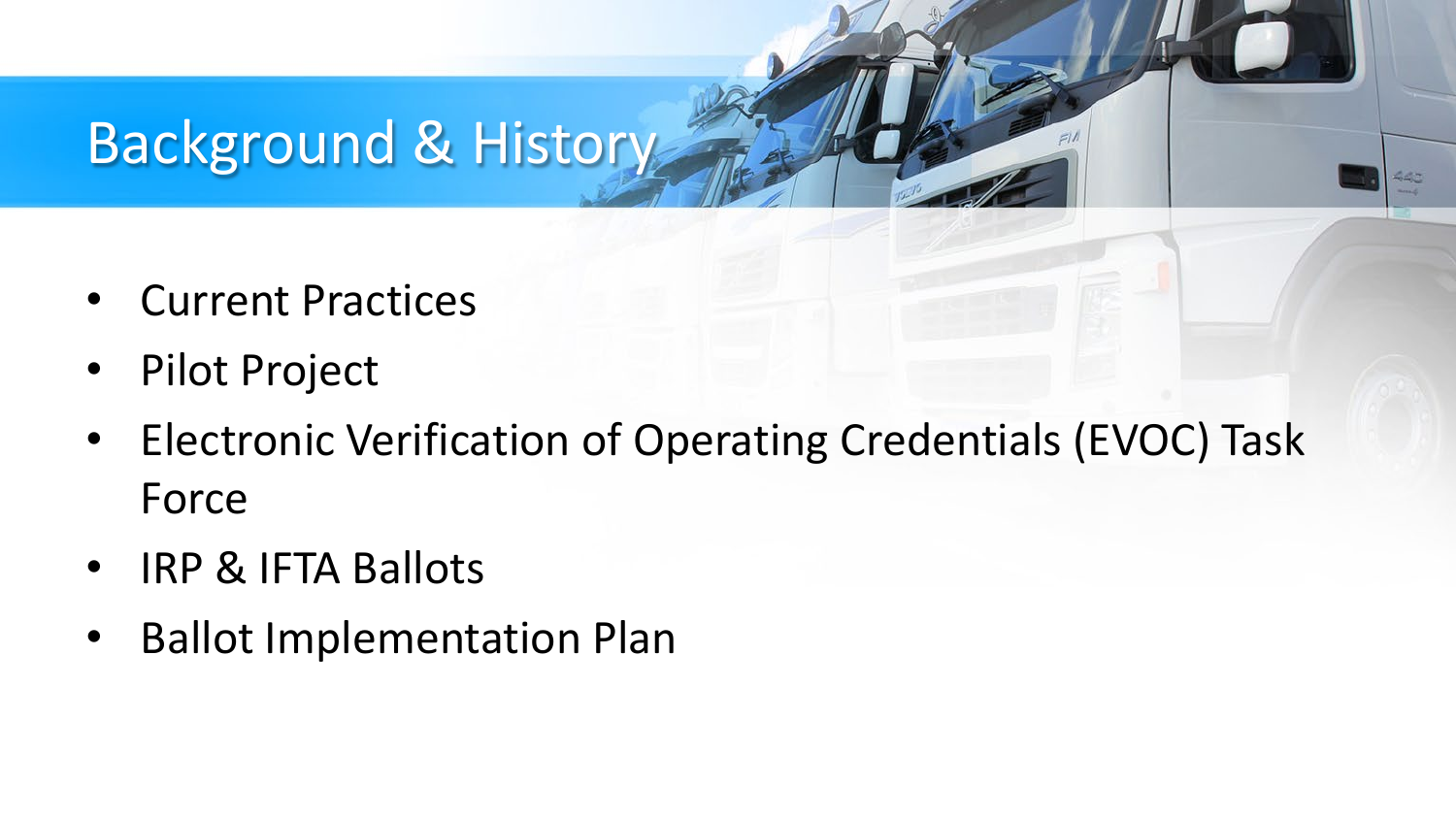#### Pilot Project

- Develop a system or process to promote the acceptance and use of electronic motor carrier credentials, instead of paper, at the roadside
- Pilot program ran from April 1, 2016, through September 30, 2017
- Participating jurisdictions:
	- Wisconsin (project lead)
	- Alabama
	- Illinois
	- Iowa
	- Michigan
	- Minnesota
	- Virginia
- A driver can provide electronic documents to law enforcement on a laptop, tablet or smart phone
- <https://wisconsindot.gov/Pages/dmv/com-drv-vehs/mtr-car-trkr/pilot.aspx>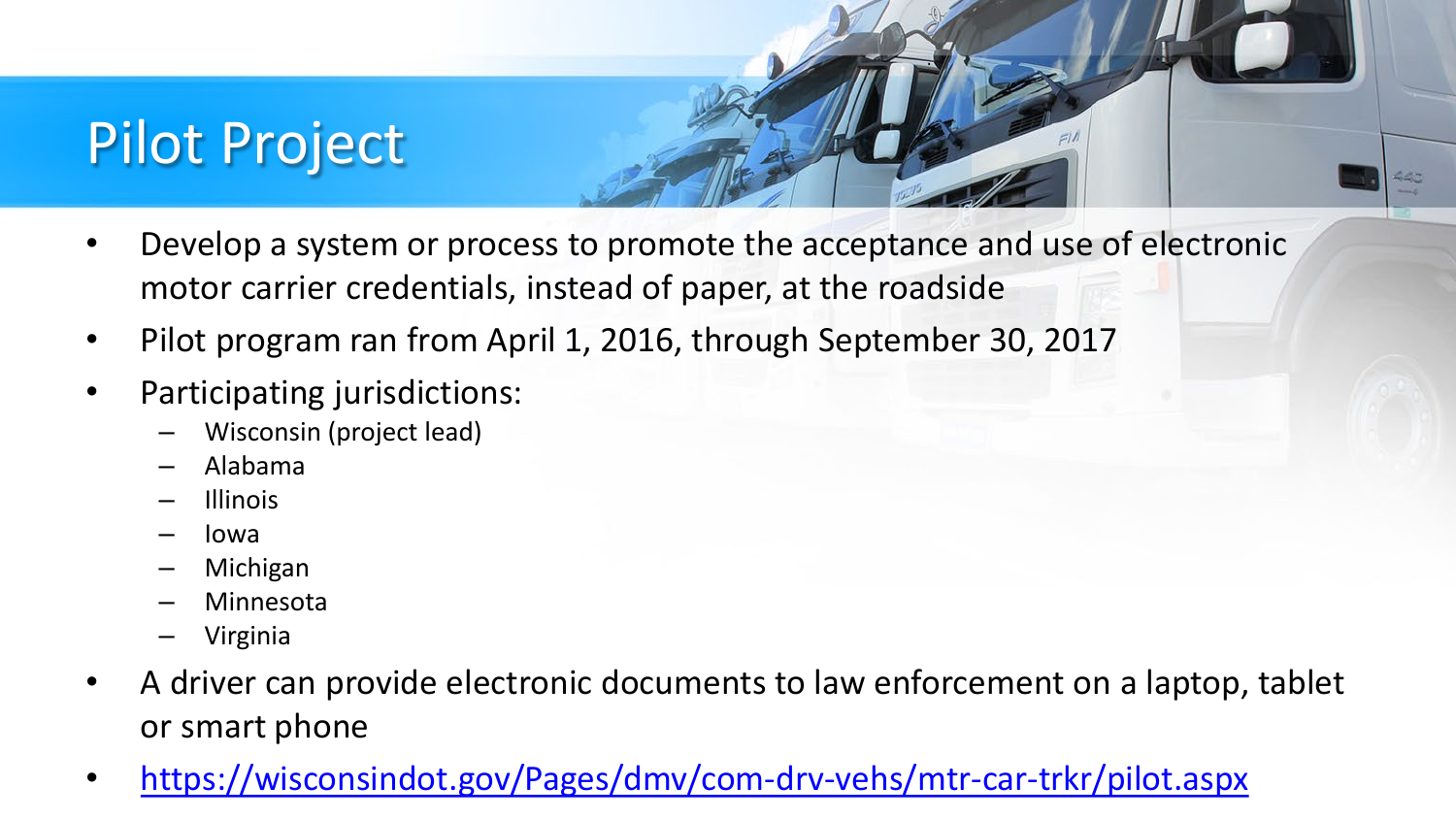# Pilot Project - findings

- Confirming the validity of the electronic (pdf) image.
- Reliability of radio and telephone communications in some areas.
- Ability of law enforcement to receive the pdf in the patrol car without taking the electronic device from the truck driver.
- Reading of barcodes on IRP and IFTA credentials.
	- Readability of barcodes on the pdf images on the electronic device.
	- Inserting barcode data into pertinent law enforcement computer programs.
	- Scanning the barcodes from the electronic device, without taking the device to the patrol car.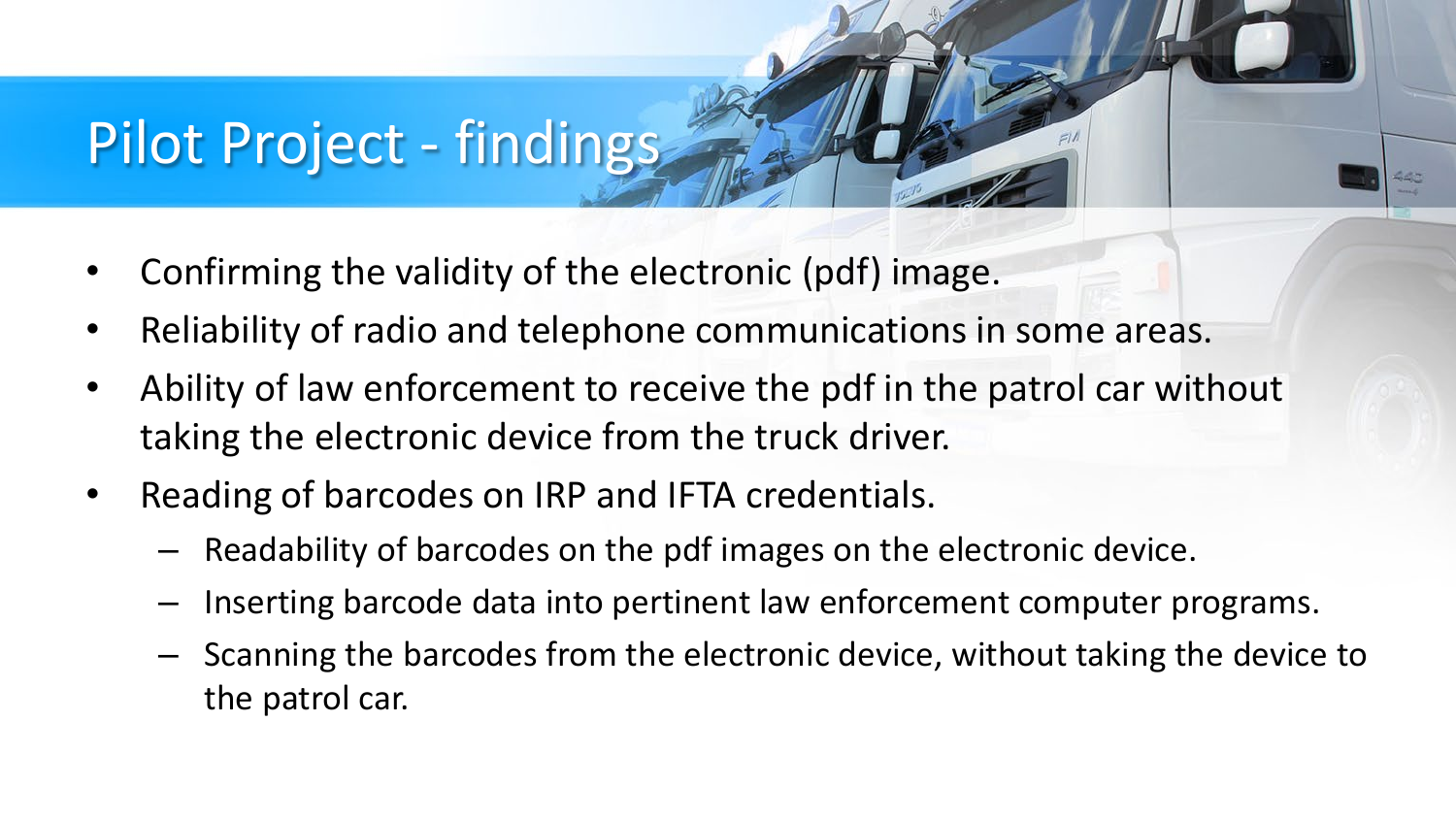# Electronic Verification of Operating Credentials (EVOC) Task Force

- Research and provide a potential solution for eCredentials verification.
- Solution must contain accurate, current, and readily accessible data from all jurisdictions for use by all jurisdictions and roadside enforcement officers.
- Solution must provide support to partner organizations such as FMCSA.
- Suggest potential ballot language and model legislation.
- Explore potential funding sources.
- Create plan for efficient and effective implementation.
- RFI issued jointly by IRP and IFTA on 2-14-2018.
	- seven responses were received in May 2018.
	- task force reviewing responses.
	- respondent interviews will be conducted 1Q 2019.
- Task force considering using program management services.
- Goal is to have an RFP in 2019.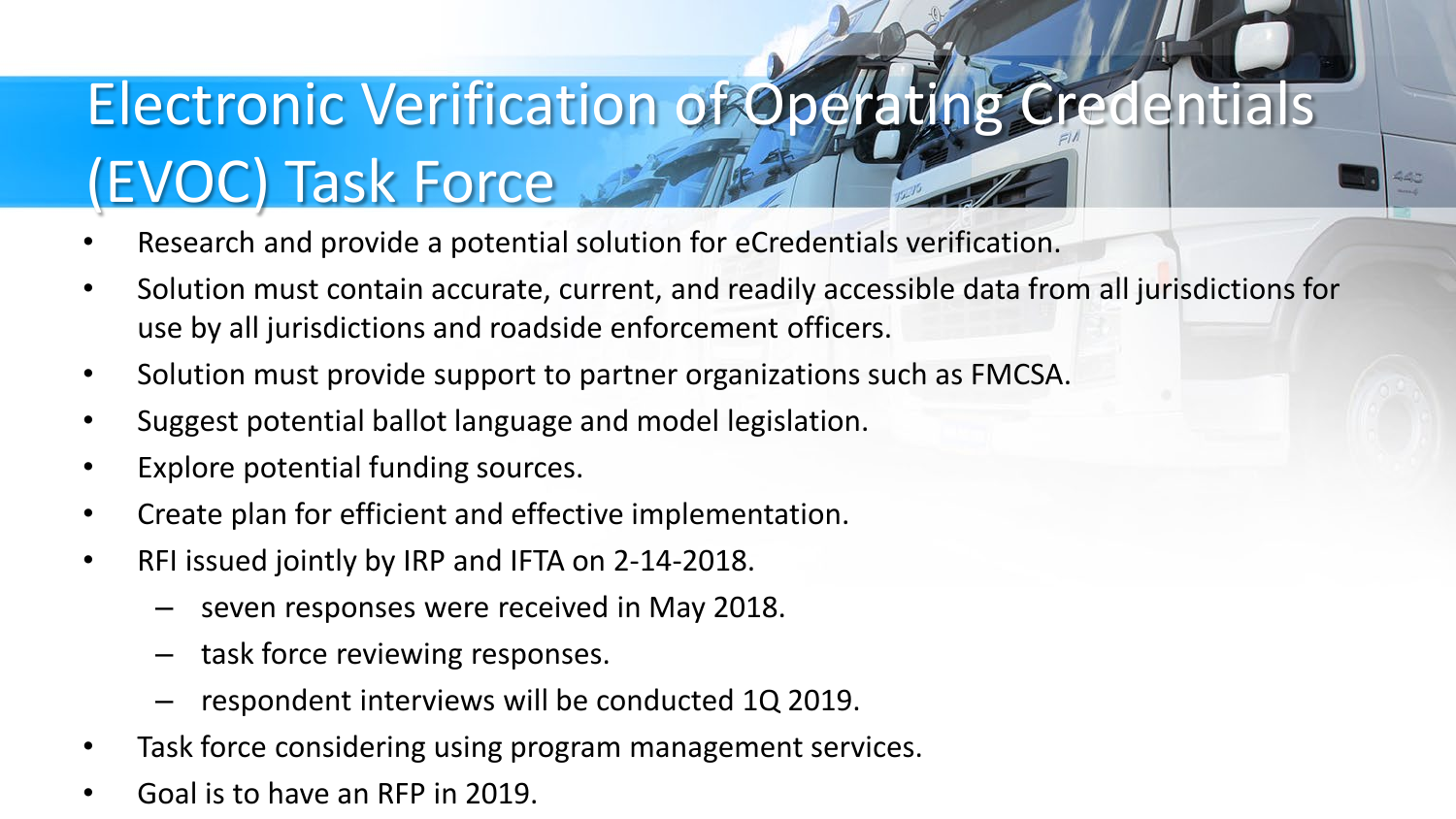#### Electronic Verification of Operating Credentials (E) Task Force

- Jeff Hood, IN, Chair
- Jay Sween, WI, Vice-Chair
- Scott Greenawalt, OK
- Dawn Lietz, NV
- Helen Varcoe, MT
- Gary Hinkley, ME
- **Brian Beavin, KY**
- **Mark Bell, KY**
- Deann Williams, KS
- Deb Rodgers, MD, AAMVA
- Anne Ferro, AAMVA
- Allison Fredette, CCMTA
- Steve Haywood, BC, CRA
- **Tom Kelly, FMCSA**
- Collin Mooney, CVSA
- Bob Pitcher, ATA
- **Jeff Spiegel, Penske, Industry**
- Lanny Gower, XPO, Industry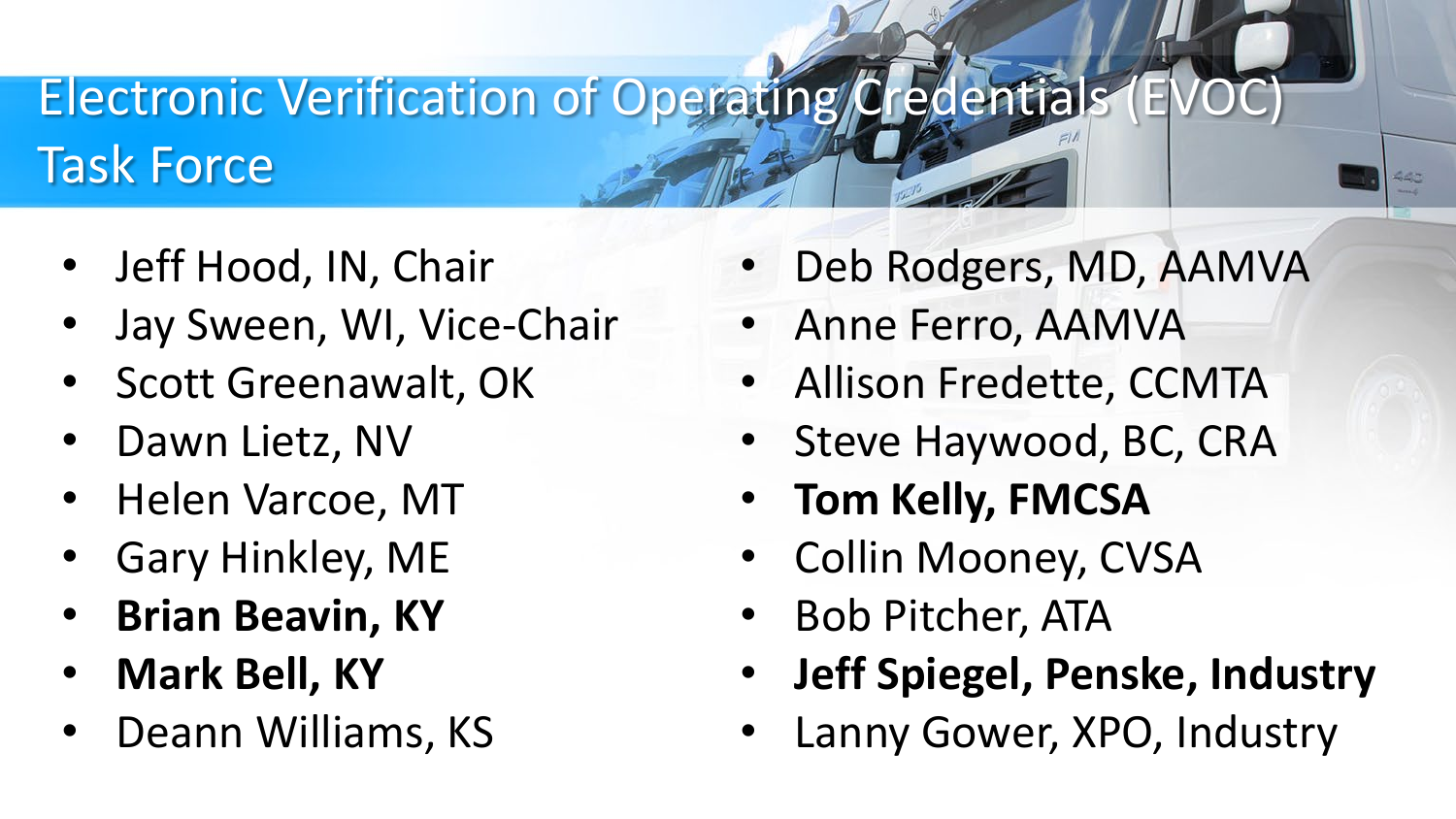#### IRP & IFTA Ballots

- IRP Ballot 412
	- R620 POSSESSION OF LICENSE: Jurisdictions must accept paper originals, legible paper copies, or legible electronic images, whichever is presented by the Registrant and regardless of the method by which the Cab Card was issued by the Base Jurisdiction
- IFTA Ballot 5-2017
	- Article VI, Section 600, Credentials for Apportioned Registration: Jurisdictions must accept paper originals, paper copies, or electronic images of IFTA licenses, whichever is presented by the licensee and regardless of the method by which the license was initially issued by the base jurisdiction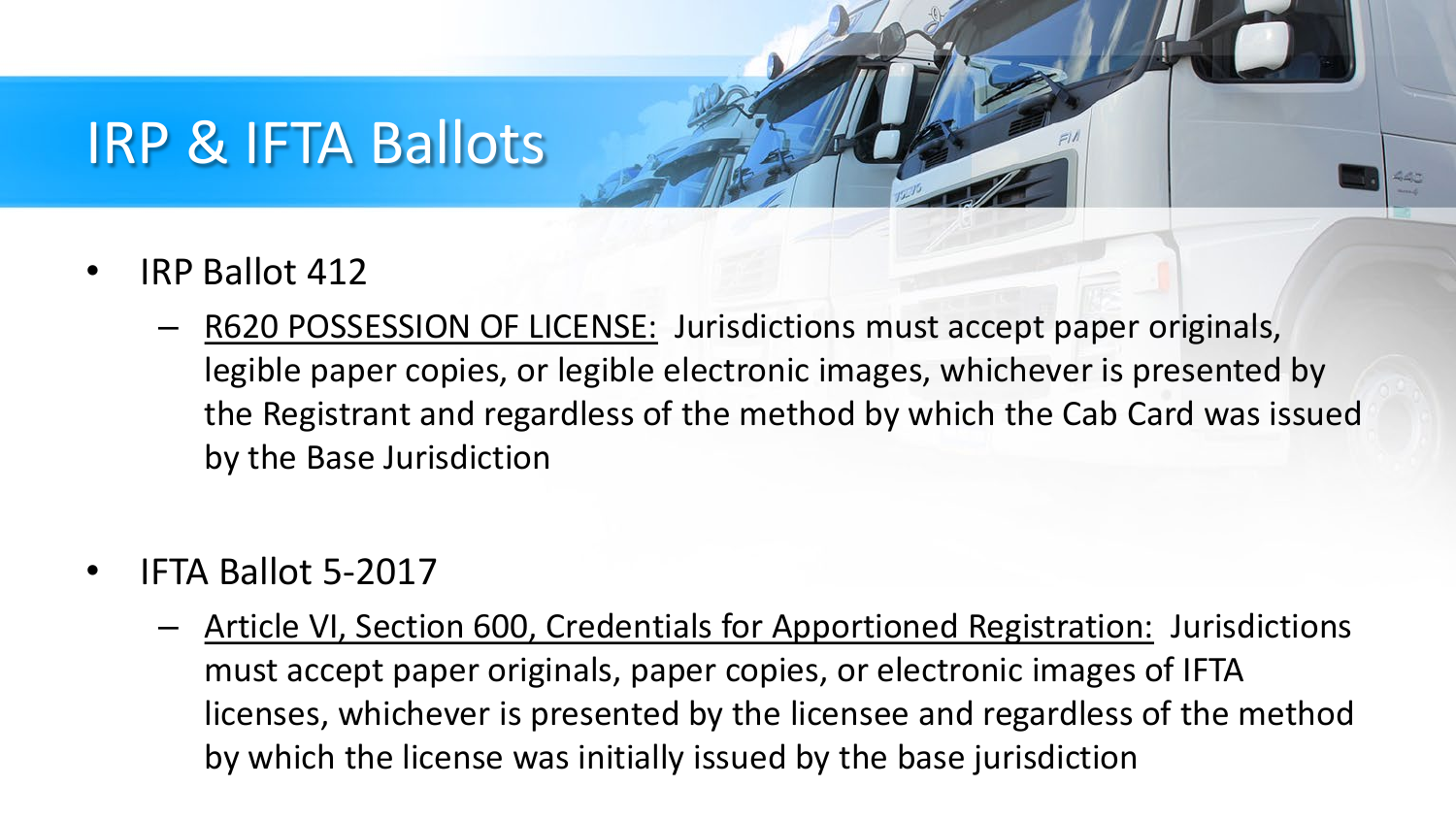#### Ballot Implementation

- Review statutes, procedures, systems May 2018
- Provide initial notice to stakeholders June 2018
- Test credentials from other jurisdictions July 2018
- Provide training to law enforcement Aug 2018
- Update language in documents manuals Oct 2018
- Provide final notice to stakeholders Nov 2018
- Effective Jan 2019
- <https://www.irponline.org/page/ECBallotImplement>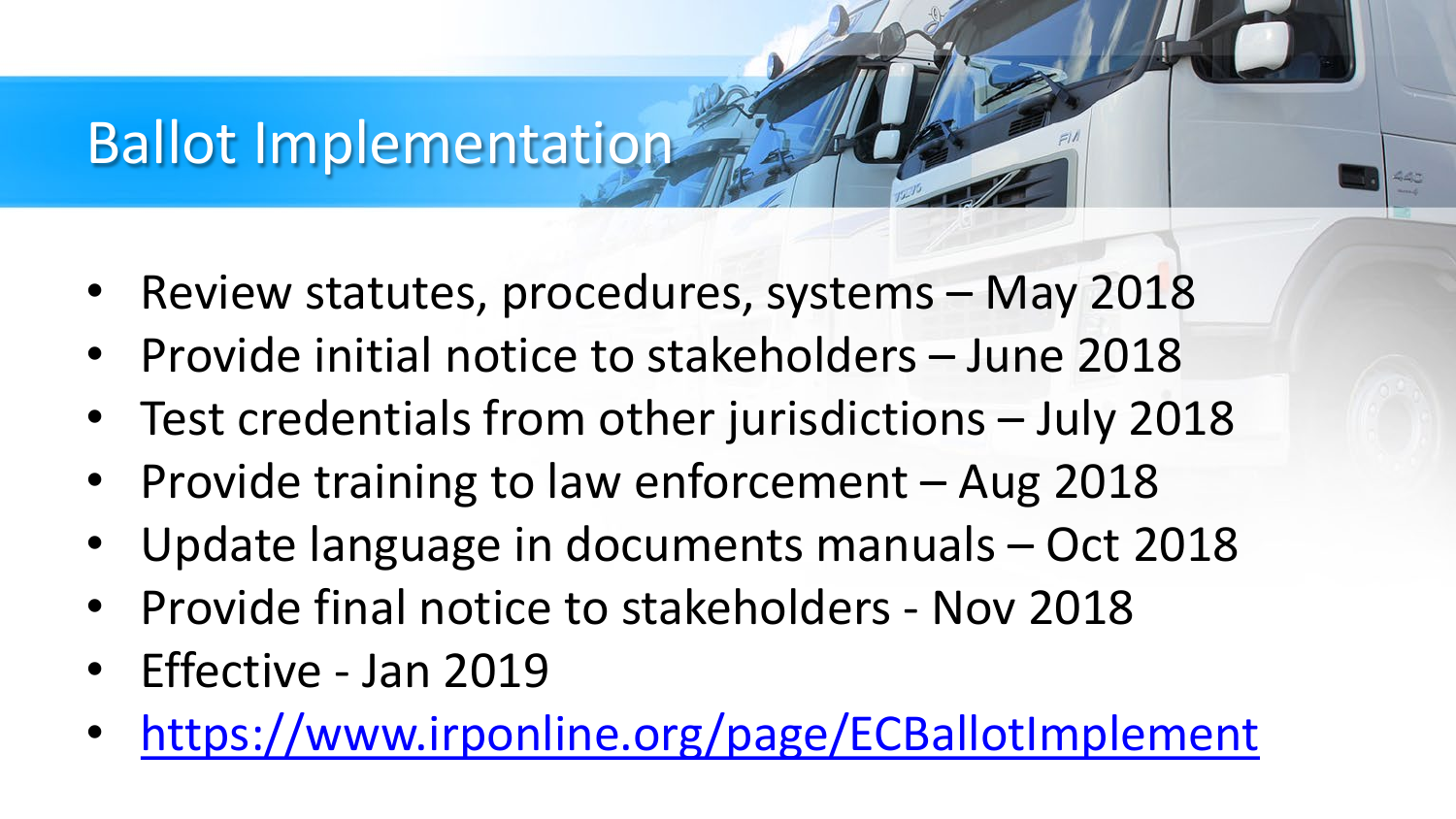#### Ballot Implementation

- Recommended legislative language:
	- An officer is immune from civil liability in his/her personal capacity when discharging duties imposed by statute, rule, or regulation…
	- An officer is not immune from civil liability in his/her personal capacity if the officer acts willfully, maliciously, fraudulently, in bad faith, beyond his or her authority, or under a mistaken interpretation of the law.
	- The operator shall display the proof of registration upon demand from any officer. The proof may be produced in either printed or electronic format, including by display of electronic images on a cellular telephone or other electronic device.
	- If proof is displayed in electronic format, the officer may not view, and producing proof in electronic format is not considered consent for the traffic officer to view, any content on the telephone or other device except the proof required.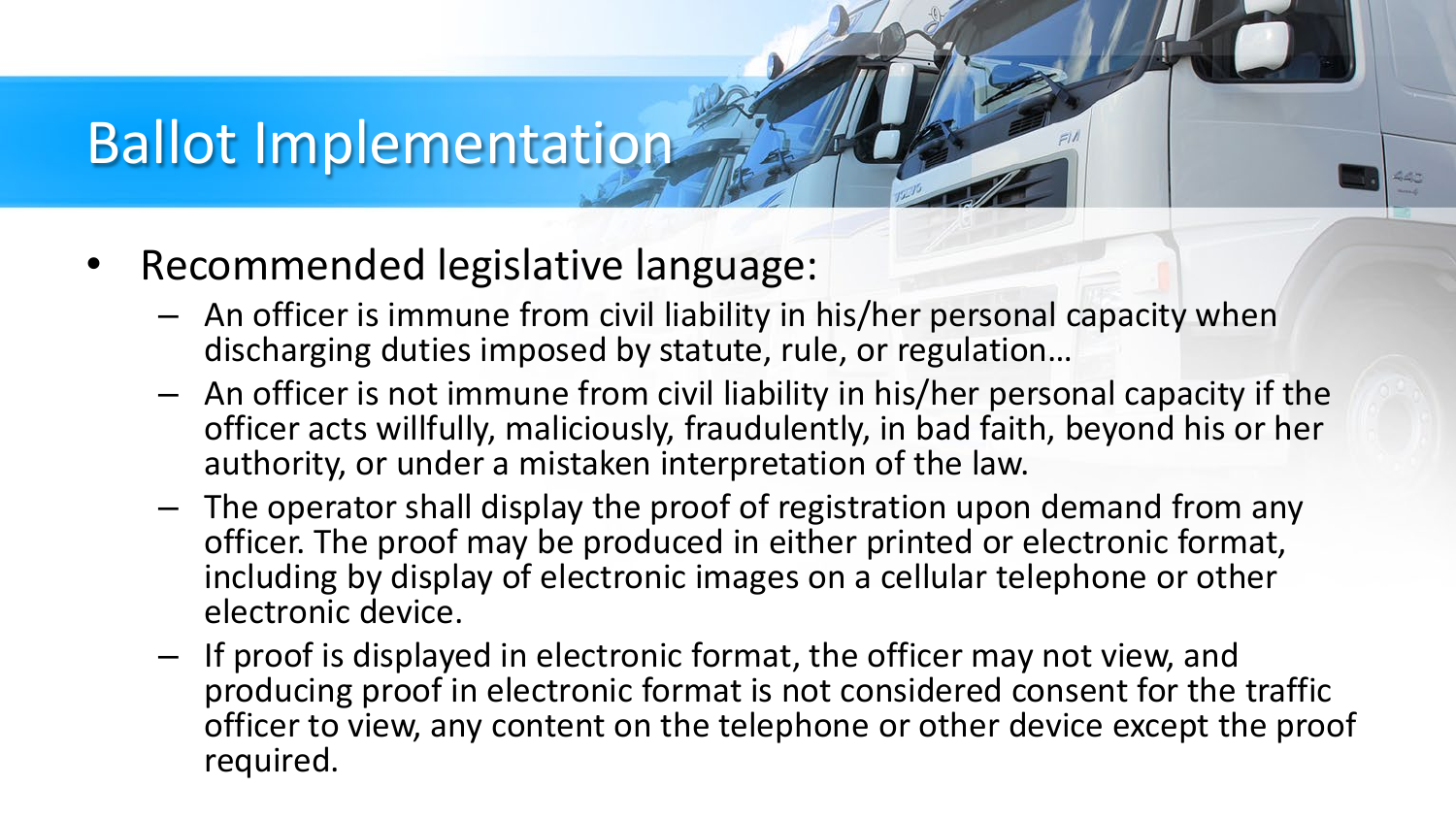# Panel Member Perspectives

- Jay Starling state
- Tom Kelly federal
- Scott Carnegie law enforcement
- Jeff Spiegel industry
- Mark Bell university